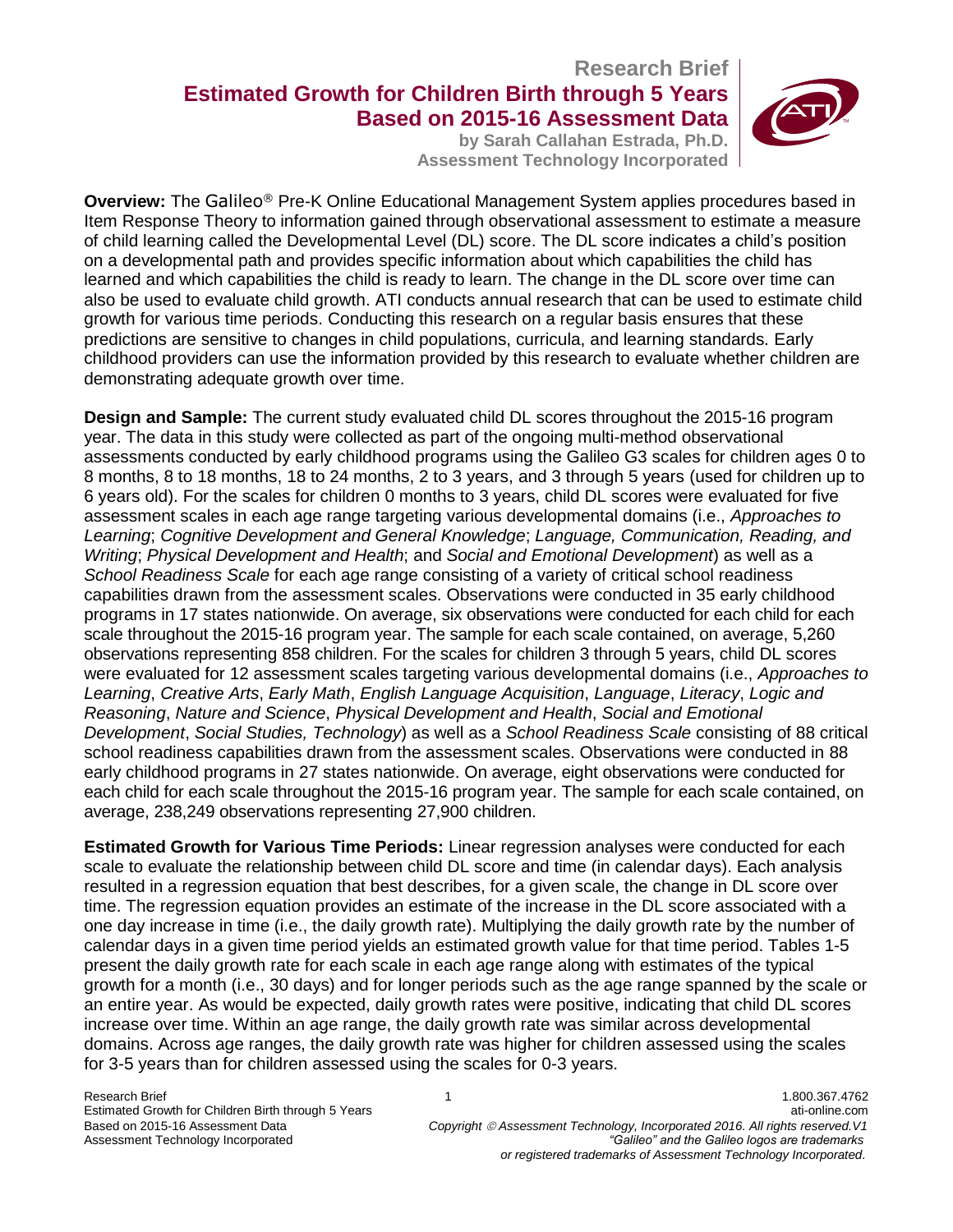#### *TABLE 1*

*Estimated growth for various time periods for Galileo® G3 assessment scales for 0-8 months*

| <b>Estimated Growth for Time Period: Galileo G3 Scales for 0-8 Months</b> |                                               |                      |                               |
|---------------------------------------------------------------------------|-----------------------------------------------|----------------------|-------------------------------|
|                                                                           | <b>Estimated Increase in DL Score</b>         |                      |                               |
| <b>Developmental Domain</b>                                               | <b>Daily Growth Rate</b><br>$(1 \text{ Day})$ | 1 Month<br>(30 Days) | <b>8 Months</b><br>(240 Days) |
| <b>Approaches to Learning</b>                                             | 0.11                                          | 3.30                 | 26.40                         |
| <b>Cognitive Development</b><br>and General Knowledge                     | 0.09                                          | 2.70                 | 21.60                         |
| Language,<br>Communication,<br><b>Reading, &amp; Writing</b>              | 0.10                                          | 3.00                 | 24.00                         |
| <b>Physical Development</b><br>and Health                                 | 0.10                                          | 3.00                 | 24.00                         |
| <b>Social and Emotional</b><br><b>Development</b>                         | 0.09                                          | 2.70                 | 21.60                         |
| <b>Galileo School Readiness</b>                                           | 0.07                                          | 2.10                 | 16.80                         |

#### *TABLE 2*

*Estimated growth for various time periods for Galileo G3 assessment scales for 8-18 months*

| <b>Estimated Growth for Time Period: Galileo G3 Scales for 8-18 Months</b> |                                       |                                |                                |
|----------------------------------------------------------------------------|---------------------------------------|--------------------------------|--------------------------------|
|                                                                            | <b>Estimated Increase in DL Score</b> |                                |                                |
| <b>Developmental Domain</b>                                                | <b>Daily Growth Rate</b><br>(1 Day)   | 1 Month<br>$(30 \text{ Days})$ | <b>10 Months</b><br>(300 Days) |
| <b>Approaches to Learning</b>                                              | 0.10                                  | 3.00                           | 30.00                          |
| <b>Cognitive Development</b><br>and General Knowledge                      | 0.16                                  | 4.80                           | 48.00                          |
| Language,<br><b>Communication, Reading,</b><br>& Writing                   | 0.13                                  | 3.90                           | 39.00                          |
| <b>Physical Development</b><br>and Health                                  | 0.13                                  | 3.90                           | 39.00                          |
| <b>Social and Emotional</b><br><b>Development</b>                          | 0.16                                  | 4.80                           | 48.00                          |
| <b>Galileo School Readiness</b>                                            | 0.08                                  | 2.40                           | 24.00                          |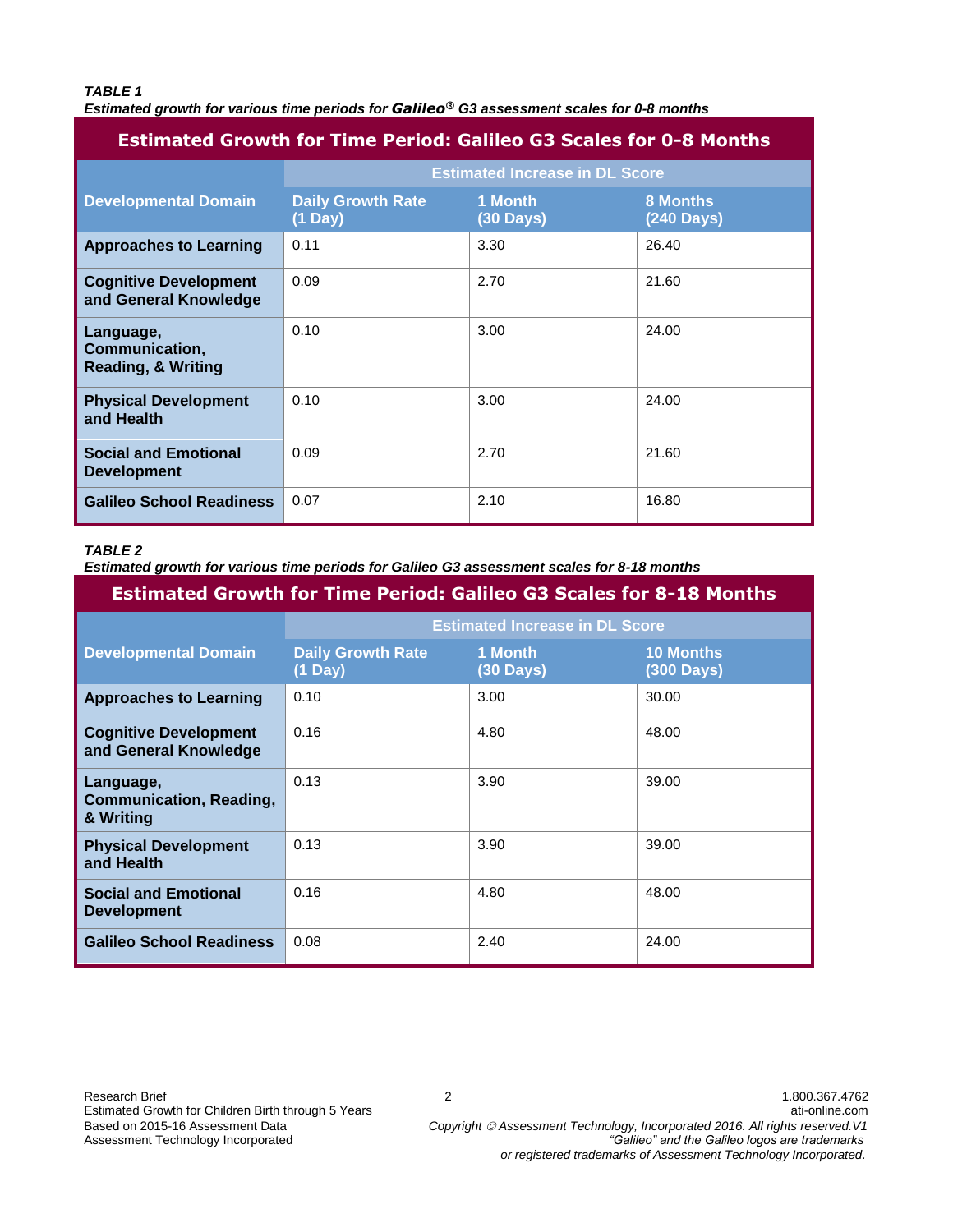#### *TABLE 3*

*Estimated growth for various time periods for Galileo®G3 assessment scales for 8-18 months*

## **Estimated Growth for Time Period: Galileo G3 Scales for 18-24 Months**

|                                                          | <b>Estimated Increase in DL Score</b>         |                                |                               |
|----------------------------------------------------------|-----------------------------------------------|--------------------------------|-------------------------------|
| <b>Developmental Domain</b>                              | <b>Daily Growth Rate</b><br>$(1 \text{ Day})$ | 1 Month<br>$(30 \text{ Days})$ | <b>6 Months</b><br>(180 Days) |
| <b>Approaches to Learning</b>                            | 0.07                                          | 2.10                           | 12.60                         |
| <b>Cognitive Development</b><br>and General Knowledge    | 0.09                                          | 2.70                           | 16.20                         |
| Language,<br><b>Communication, Reading,</b><br>& Writing | 0.09                                          | 2.70                           | 16.20                         |
| <b>Physical Development</b><br>and Health                | 0.09                                          | 2.70                           | 16.20                         |
| <b>Social and Emotional</b><br><b>Development</b>        | 0.10                                          | 3.00                           | 18.00                         |
| <b>Galileo School Readiness</b>                          | 0.03                                          | 0.90                           | 5.40                          |

#### *TABLE 4*

*Estimated growth for various time periods for Galileo G3 assessment scales for 2-3 years*

| <b>Estimated Growth for Time Period: Galileo G3 Scales for 2-3 Years</b> |                                               |                      |                                |
|--------------------------------------------------------------------------|-----------------------------------------------|----------------------|--------------------------------|
|                                                                          | <b>Estimated Increase in DL Score</b>         |                      |                                |
| <b>Developmental Domain</b>                                              | <b>Daily Growth Rate</b><br>$(1 \text{ Day})$ | 1 Month<br>(30 Days) | <b>12 Months</b><br>(360 Days) |
| <b>Approaches to Learning</b>                                            | 0.12                                          | 3.60                 | 43.20                          |
| <b>Cognitive Development</b><br>and General Knowledge                    | 0.15                                          | 4.50                 | 54.00                          |
| Language,<br><b>Communication, Reading,</b><br>& Writing                 | 0.17                                          | 5.10                 | 61.20                          |
| <b>Physical Development</b><br>and Health                                | 0.15                                          | 4.50                 | 54.00                          |
| <b>Social and Emotional</b><br><b>Development</b>                        | 0.15                                          | 4.50                 | 54.00                          |
| <b>Galileo School Readiness</b>                                          | 0.10                                          | 3.00                 | 36.00                          |